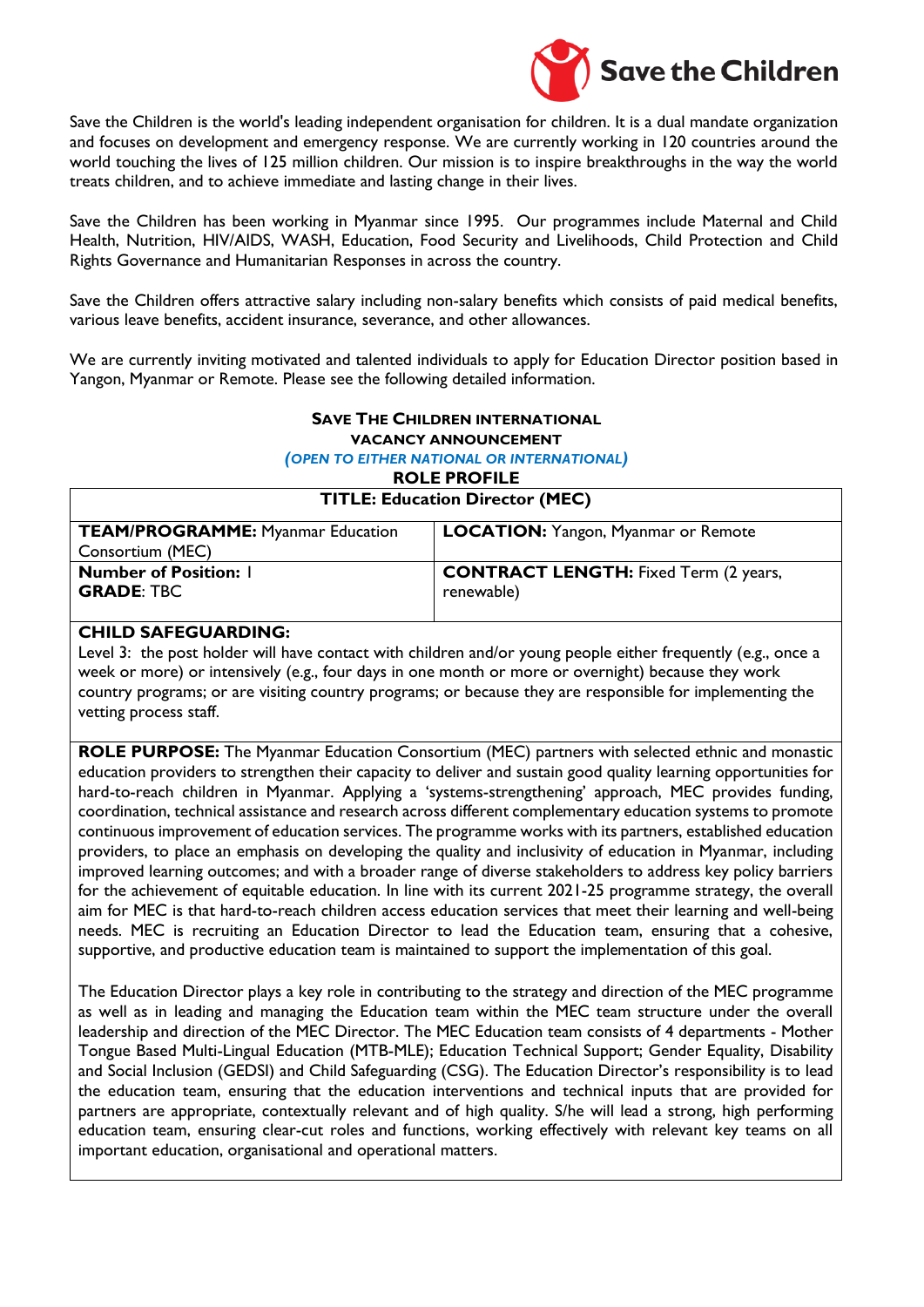

The Education Director will provide a major contribution to the overall strategic direction and implementation of MEC activities in close collaboration with the rest of the Senior Leadership team (SLT), in line with the MEC Programme Strategy. S/he will take the lead in implementation of education-based 'systems strengthening' analysis work and review, in close collaboration with the Strategy, Policy, Planning & Learning (SPPL), Partnership & Programme Support (PPS) and Evidence & Information Management (EIM) teams, ensuring a high-quality process, and support the development and implementation of partner complementary education systems' strategic plans and strategies. Working through cross-collaboration, s/he will ensure that GEDSI and CSG are mainstreamed across all departments at MEC.

S/he is also responsible for engaging and contributing to strategic discussions with external education stakeholders such as development partners, education cluster groups and MEC donors. S/he also ensures that all Education inputs, reports and publications, including donor reports, are prepared to a high-quality standard and submitted on time in line with agreed deadlines.

The role requires excellent skills and experience in basic education delivery as well as significant experience in people management and working across a diverse set of stakeholders in a development/humanitarian context. This role requires a person that has the skills to work collaboratively with others, who approaches all relationships through a transparent, participatory, and partnership-based approach.

# **SCOPE OF ROLE:**

**Reports to:** Director, Myanmar Education Consortium

**Dimensions**: Technical support, management, strategy and positioning, programme development, reporting, representation, policy engagement and advocacy, capacity building, budget oversight.

**Staff directly reporting to this post**: Head of Education, CSG Advisor, GEDSI Specialist (50% LoE), Inclusive and Equity Advisor, MTB-MLE Lead.

#### **KEY AREAS OF ACCOUNTABILITY: Leadership and Representation**

- Lead a high performing Education team, ensuring timely and high-quality delivery of team activities and supporting collaborative cross-team working.
- Oversee the implementation of the Broad-Based Capacity Development (BBCD) MTB-MLE programme and lead the planning for future MTB-MLE programming.
- Lead the conceptualisation, planning and implementation of best practice education interventions and their sustainability through a 'bottom-up' approach to partnership engagement and collaboration on ethnic and monastic education systems strengthening.
- As a member of MEC's Senior Leadership Team (SLT) and Senior Management team (SMT) help ensure that all plans and interventions are aligned with the overall MEC's programme strategy in support of effective and sustainable ethnic and monastic education systems strengthening in Myanmar.
- Represent MEC at national and international events and proactively advocate for sound evidencebased policies and practices in support of education systems strengthening.
- In collaboration with the MEC and SPPL Directors, support oversight and technical education leadership on commissioned research and joint studies.
- Build a network of support with a range of stakeholders including NGOs, CSOs, international development organisations and donors and leverage their support for wider coverage and impact of the MEC programme.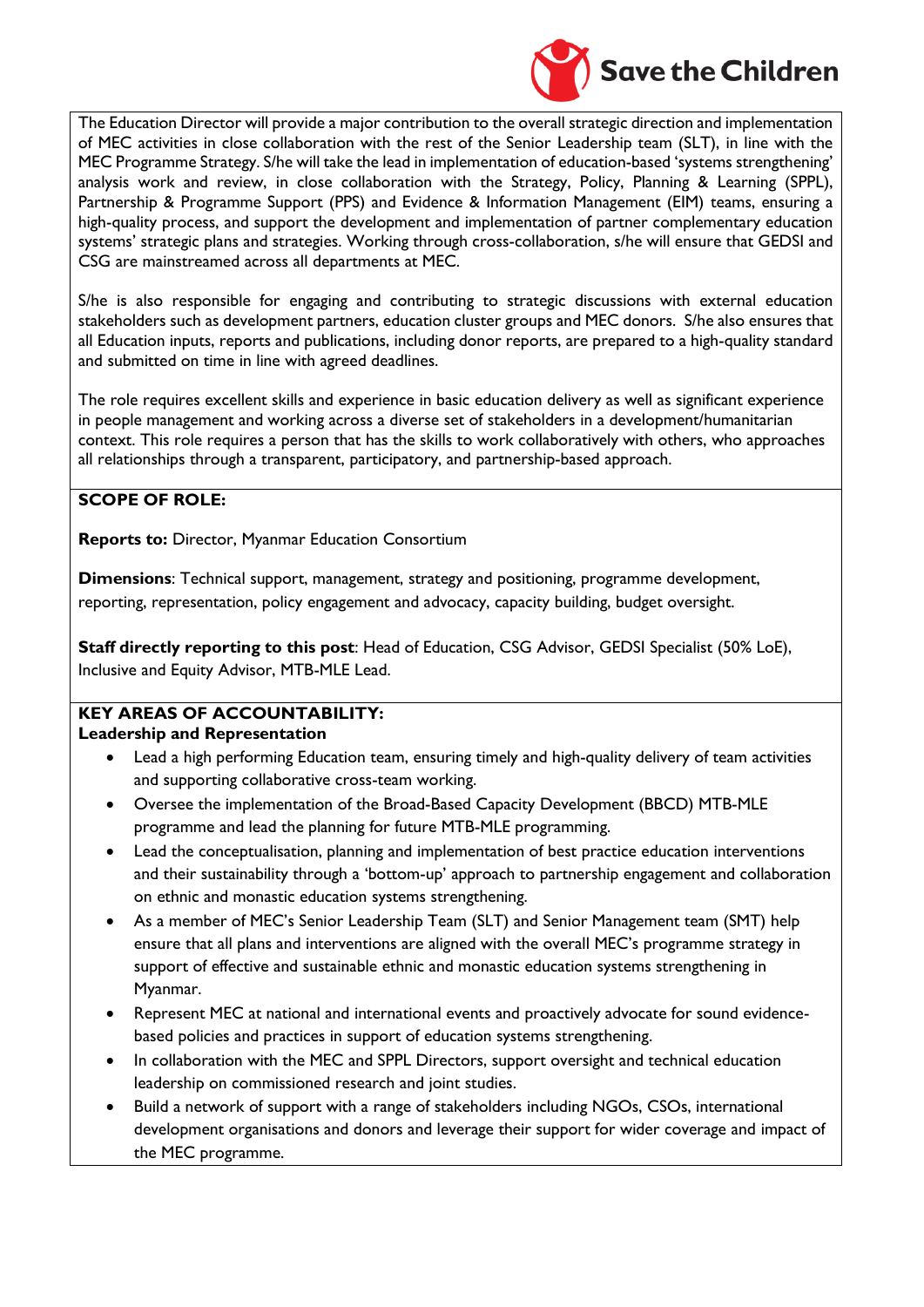

- Actively participate and represent MEC at education technical working groups, including co-chairing the Myanmar Teacher Education Working Group (MTEWG) and providing technical support for the Teacher Support Task Force, as needed.
- Take on technical leadership in key areas such as MTB-MLE and School Improvement Planning in building the brand of MEC as a high-quality development organisation that takes a leading role in policy debates and in influencing ethnic education policies and practices.
- Support in the identification of new MEC partners and work closely to identify the education technical support they will require.

# **Programme Planning, Monitoring, Evaluation, Accountability and Learning**

- Ensure project monitoring, learning, external analysis and insights informs and contributes to evidence-based programme planning and policy and advocacy, including shaping key documents for MEC including MEC's Strategy, Annual Operational Plans, and Semi-Annual and Annual Reports to donors.
- Ensure that all education activities align to and contribute towards the programme's Theory of Change and can be clearly monitored through the overarching Results Framework.
- Support the development of quality benchmarks and other monitoring tools to enhance performance monitoring, ensuring these are used and regularly updated based on programmatic needs and learning from implementation.
- Support the development and use of appropriate accountability mechanisms, ensuring the Education team provides timely responses to any feedback and associated follow up, when applicable.
- Ensure the Education teamwork plan and monthly partner engagement plans are effectively and appropriately designed, delivered, and budgeted for.

# **Programme Delivery and Quality**

- Work closely with the 5 direct reports to ensure that education technical support, MTB-MLE, GEDSI and CSG are integral to MEC and partners' programmes.
- Ensure that all Education staff implement programme interventions in line with programme plans and that the team works hand-in-hand with local ethnic and monastic partners to identify technical and policy challenges and opportunities for strategic interventions and follow-through with timely and high-quality implementation of activities within a conflict sensitive approach to education development.
- Ensure consistent quality in the technical assistance provided to the partners from the education team through use of appropriate monitoring, evaluation, and learning strategies.
- Participate in partners' organisational assessment/risk analysis, capacity building planning and technical support through joint programme planning, implementation, and M&E with the PPS, EIM and SPPL teams.
- Lead MEC's support to partners in key cross-cutting issues, including ensuring Child Safeguarding, Gender Equality, Disability and Social Inclusion actions are prioritised and implemented across all partners, providing technical support as required.

# **Team Management and Development**

- Directly manage 5 staff, and oversee their management of the other Education staff, including supervising, motivating and supporting the team's professional development.
- Immediately bring any significant internal and external team challenges and problems to the attention of the SLT for discussion and resolution.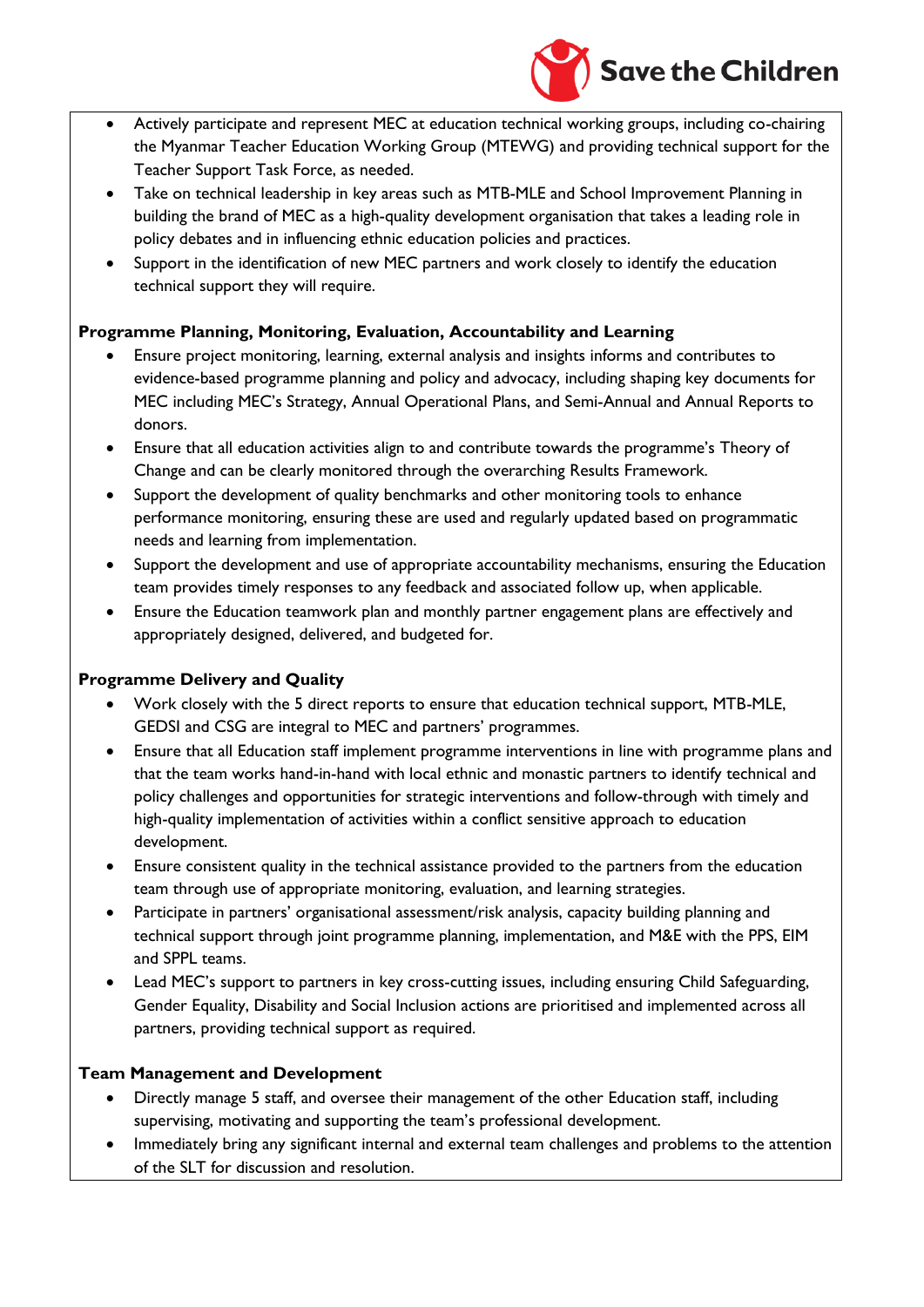

- Identify and ensure that the Education team receives relevant capacity-building support for their professional development in carrying out their roles and responsibilities within the MEC programme. Ensure that the team proactively builds and maintains technical skills and competencies required for leading and developing innovative, effective and sustainable education programming.
- Ensure the effective use of the Performance Management System including the establishment of relevant tasks and clear, measurable objectives and on-going feedback, apart from regular periodic transparent performance reviews and evaluations, including necessary corrective action if required, in line with SCI policy.

### **Child Safeguarding Responsibility:**

• Develop specific and contextual guidance to ensure that the safeguarding of children is incorporated into MEC strategies and children are protected from exploitation, increased vulnerability, or any form of harm or indignity.

### **BEHAVIOURS (Values in Practice**)

### **Accountability:**

- Holds self-accountable for making decisions, managing resources efficiently, achieving and role modelling Save the Children values
- Holds the team and partners accountable to deliver on their responsibilities giving them the freedom to deliver in the best way they see fit, providing the necessary development to improve performance, and applying appropriate consequences when results are not achieved.

### **Ambition:**

- Sets ambitious and challenging goals for themselves and their team, takes responsibility for their own personal development and encourages their team to do the same
	- Widely shares their personal vision for Save the Children, engages and motivates others
- Future orientated, thinks strategically and on a global scale.

### **Collaboration:**

- Builds and maintains effective relationships, with their team, colleagues, Members and external partners and supporters
- Values diversity, sees it as a source of competitive strength
- Approachable, good listener, easy to talk to.

### **Creativity:**

- Develops and encourages new and innovative solutions
- Willing to take disciplined risks.

# **Integrity:**

- Honest, encourages openness and transparency; demonstrates highest levels of integrity
- Always acts in the best interests of children

# **QUALIFICATIONS**

- Master's degree (or higher) in Education-related field
- Minimum of 10 years of experience with strategic design and implementation of education programming in the sector of Basic Education in Low- or Middle-Income Countries
- Proficient in spoken and written English

# **EXPERIENCE AND SKILLS**

Excellent technical knowledge and skills and conceptual understanding of complex basic education processes and their application from central level to the school and community level.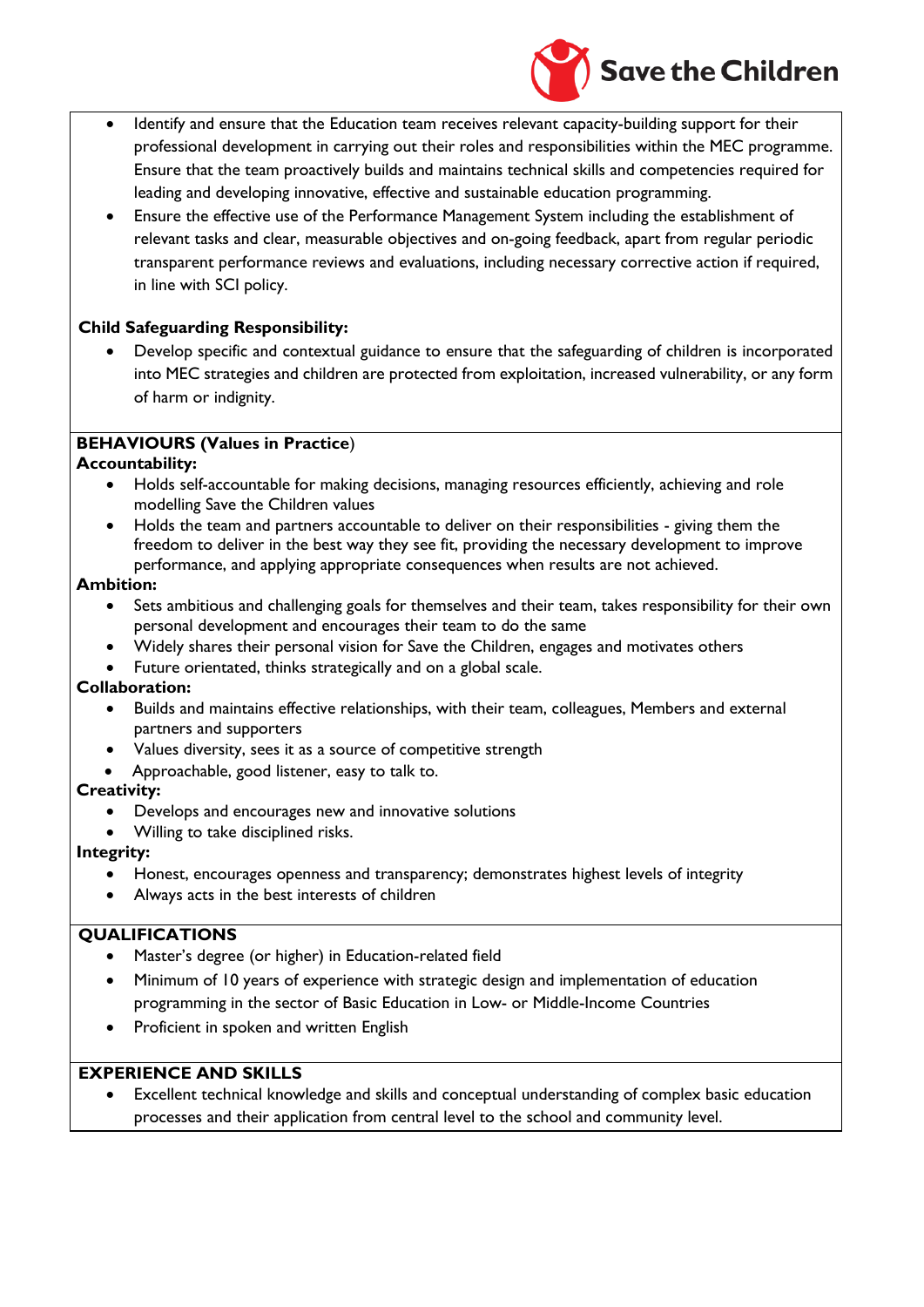

- Strategic thinker and planner with experience in demand-driven education planning and implementation approaches with an ability to analyse information, evaluate options and to think and plan politically and strategically.
- Experience in integrating prioritised cross-cutting issues of gender equality, disability, social inclusion and child safeguarding into all aspects of education programming.
- Proven experience with complex education programming, including in the context of fragile education systems and services in support of marginalised rural communities.
- In-depth understanding of national & international development issues related to basic education best practices programming, particularly in the context of resource-challenged economies.
- Demonstrated skills in networking and advocacy and understanding of effective policy development and advocacy approaches to facilitate change in the basic education sector.
- Proven know-how in effective monitoring and evaluation and its use in programme planning, implementation and report writing.
- Experience working in partnership with local civil society organisations.
- A team player who encourages openness, collaboration and transparency with a strong track record of motivating and developing teams, including building professional capacity.
- Strong ability to work in a participatory way with strong facilitation skills and proven ability to effectively delegate responsibilities.
- Excellent interpersonal, communication and presentation skills.
- Results focused and ability to develop and drive innovative programmatic / operational solutions.
- Commitment to and understanding of MEC's aims, values and principles.
- Ability and willingness to travel domestically and internationally when possible.

### **Desirable**

- Additional educational qualifications in a development-related field
- Experience as a basic education schoolteacher
- Proficiency in Myanmar language and, preferably, another ethnic Myanmar language
- Experience working within education programmes in Myanmar
- Working knowledge of leading MTB-MLE focused programming in ethnic basic education contexts.
- Know-how of overseeing and implementing basic education policy research, engagement and advocacy strategies with key NGO, CSO and policymakers.
- Experience in education in emergencies programming.

### **Additional job responsibilities**

The duties and responsibilities as set out above are not exhaustive and the role holder may be required to carry out additional duties within reasonableness of their level of skills and experience.

#### **Equal Opportunities**

The role holder is required to carry out the duties in accordance with the SCI Equal Opportunities and Diversity policies and procedures.

### **Child Safeguarding:**

We need to keep children safe so our selection process, which includes rigorous background checks, reflects our commitment to the protection of children from abuse.

### **Safeguarding our Staff:**

The post holder is required to carry out the duties in accordance with the SCI anti-harassment policy.

#### **Health and Safety**

The role holder is required to carry out the duties in accordance with SCI Health and Safety policies and procedures.

Interested and qualified candidates are invited to apply an Application Letter and Curriculum Vitae to the link below: